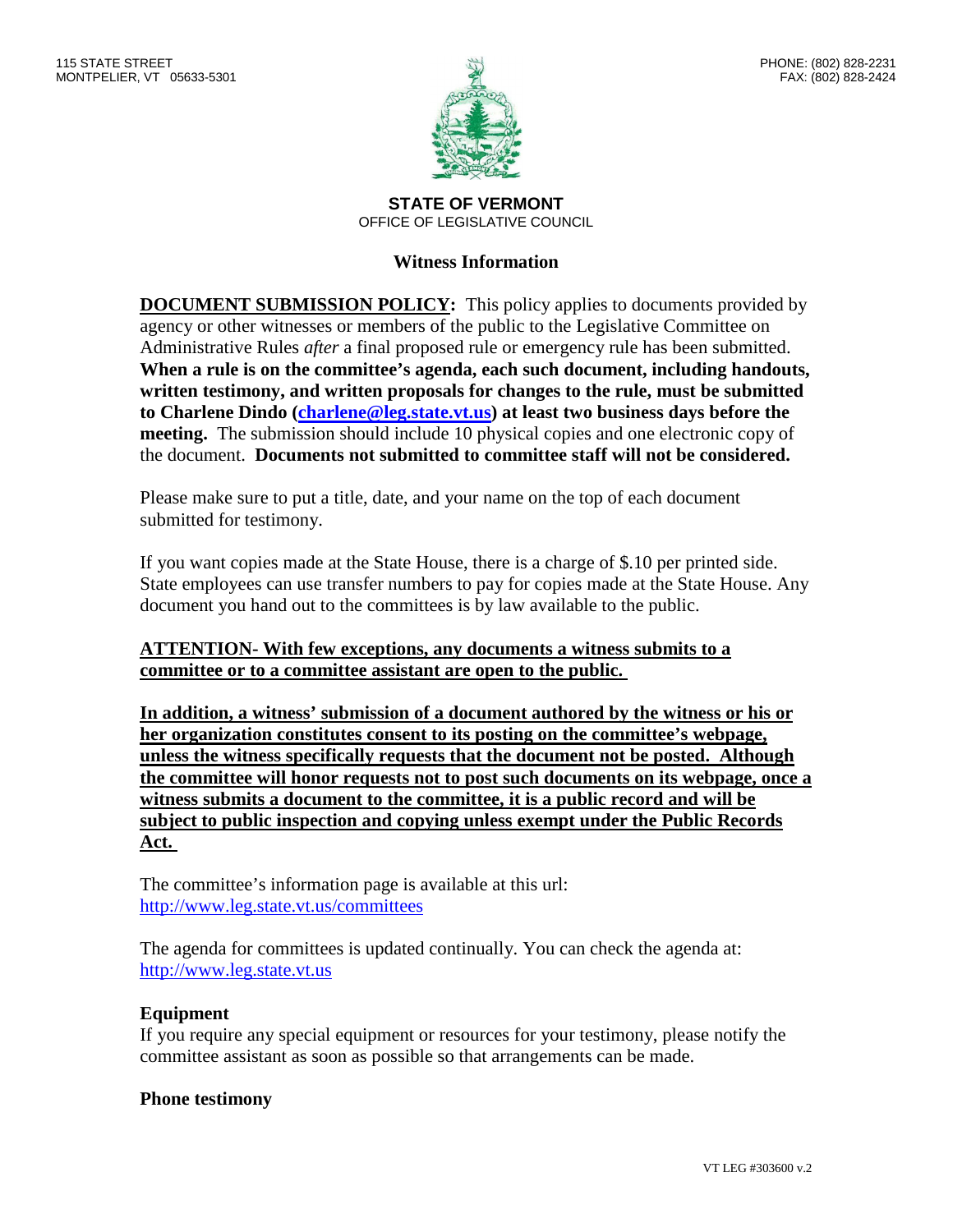If you have been approved to testify by phone, please provide the committee assistant with a working phone number at least 24 hours before your scheduled testimony time. The committee assistant will test this phone number to ensure connectivity. The committee will call you when ready.

### **Driving Directions**

115 State Street Montpelier, VT 05641

| 1: | <b>From I-89:</b> Take EXIT 8 toward US-2/MONTPELIER/VT-<br>12/ST. JOHNSBURY. | $ 0.5 \text{ miles} $ |
|----|-------------------------------------------------------------------------------|-----------------------|
| 2: | Merge onto MEMORIAL DR.                                                       | $ 0.7 \text{ miles} $ |
| 3: | Turn LEFT onto US-2/BAILEY AVE                                                | $ 0.1 \text{ miles} $ |
| 4: | Turn RIGHT onto STATE ST/US-2 BR/THEODORE<br>ROOSEVELT HWY.                   | $ 0.2 \text{ miles} $ |
|    | Vermont State House, 115 State Street (on left)                               | $ 0.2 \text{ miles} $ |



Parking is challenging during the legislative session. You can park on Montpelier streets for up to 2 hours at parking spaces that require quarters, dimes, or nickels. There is a shuttle that runs from the parking lot in lower left-hand corner of the map above, and also from National Life. The shuttle is free; schedules for the two routes are available online: http://gmtaride.org/wordpress/wp-content/uploads/capitalshuttle\_october.pdf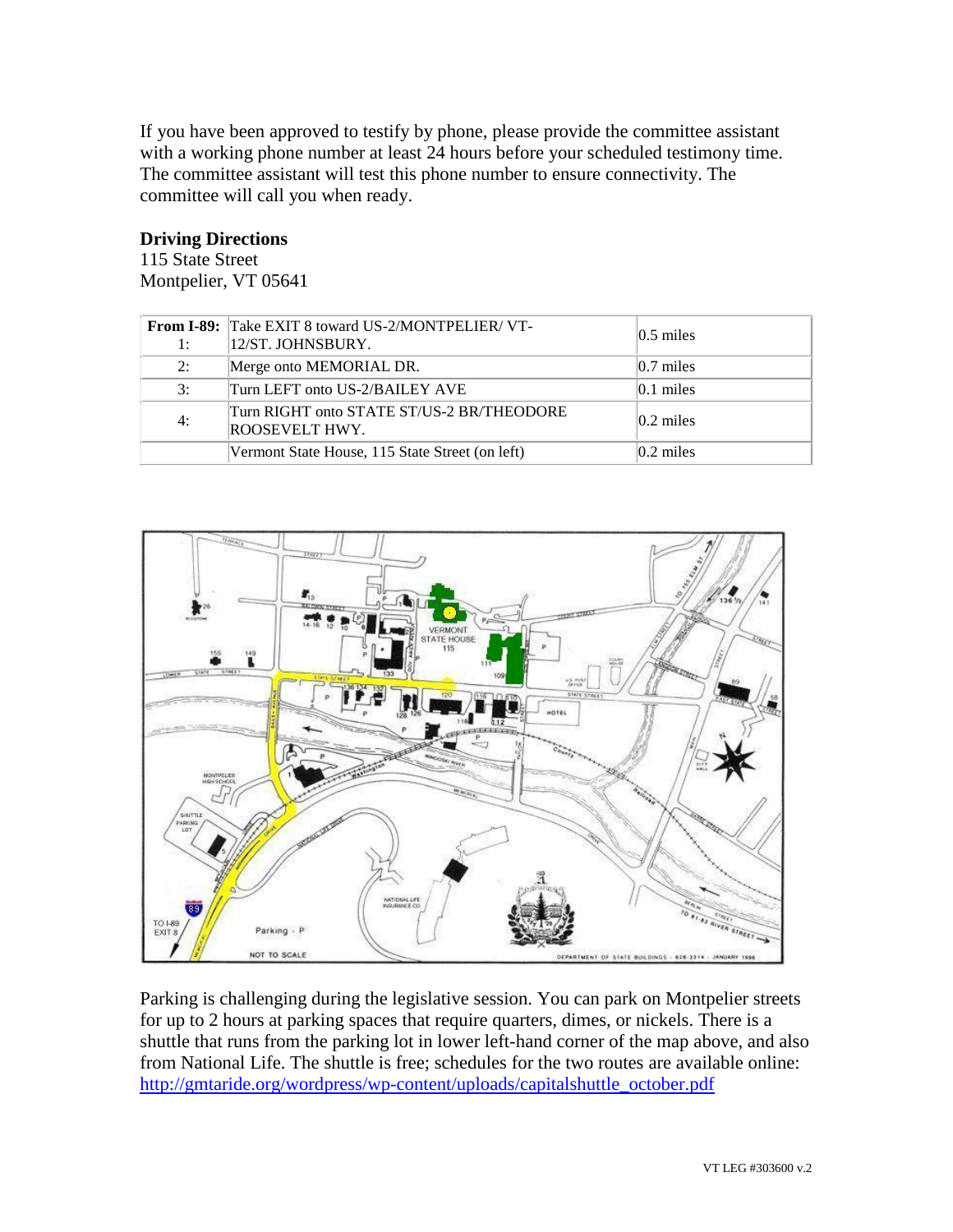## **Floor 1 (Entrance Floor)**



### **ROOM KEY**

- 1 Senate Judiciary Committee
- 2 Sergeant-At-Arms
- 3 Senate Transportation Committee
- 4 Senate Government Operations Committee
- 5 Senate Appropriations Committee
- 6 Senate Finance Committee
- 7 Senate Institutions Committee
- 8 Senate Natural Resources and Energy Committee
- 9 Coatroom
- 10 Small Hearing Room
- 11 Large Hearing Room
- 13 President *Pro Tempore* of the Senate
- 14 Lt. Governor (President of the Senate)
- 16 Lt. Governor's Staff
- 17 Senate Health and Welfare Committee
- 24 Legislative Lounge (Old Supreme Court Chamber)
- 25 Copy Center
- 26 Senate Agriculture Committee
- 27 Senate Economic Development, Housing, and General Affairs
- 28 Senate Education Committee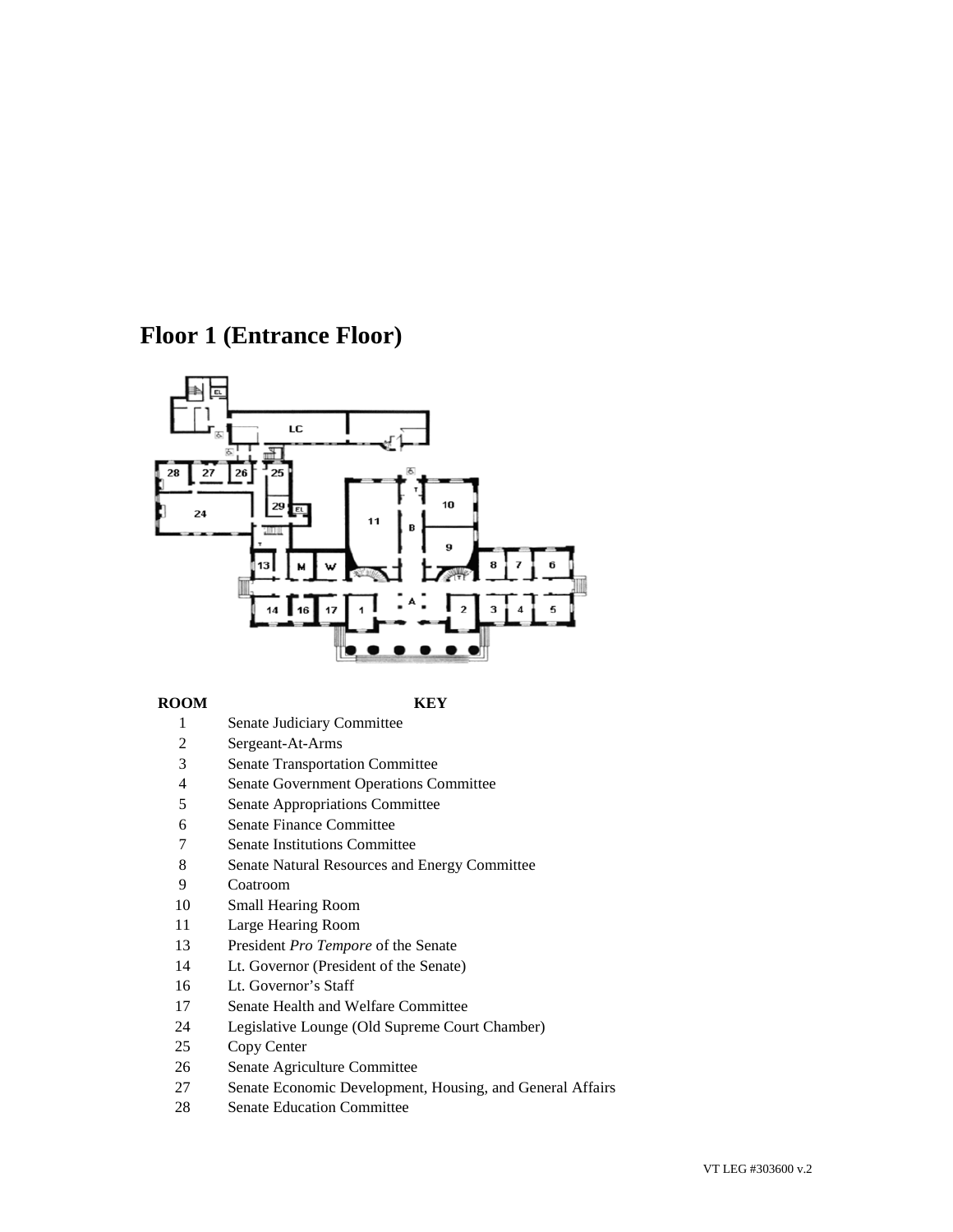- 29 Capitol Police
- A Lobby
- B Hall of Inscriptions (Lincoln Statue)
- LC Legislative Council
- T Public Telephones
- M&W Rest Rooms
	- EL Elevator



Accessible Entrances

# **Floor 2**



## **ROOM KEY**

- HOUSE House Chamber
- SENATE Senate Chamber
	- 18 Secretary of the Senate
	- 19 Secretary of the Senate
	- 20 Senate Coatroom
	- 21 Governor's Staff
	- 22 Governor's Staff
	- 23 Governor's Office
	- 30 House Judiciary Committee
	- 31 House Agriculture and Forest Products Committee
	- 32 House Education Committee
	- 33 House Corrections and Institutions Committee
	- 34 House Ways and Means Committee
	- <sup>35</sup> House Commerce and Economic Development **Committee**
	- A House Vestibule (Hall of the Flags)
	- F Cedar Creek Room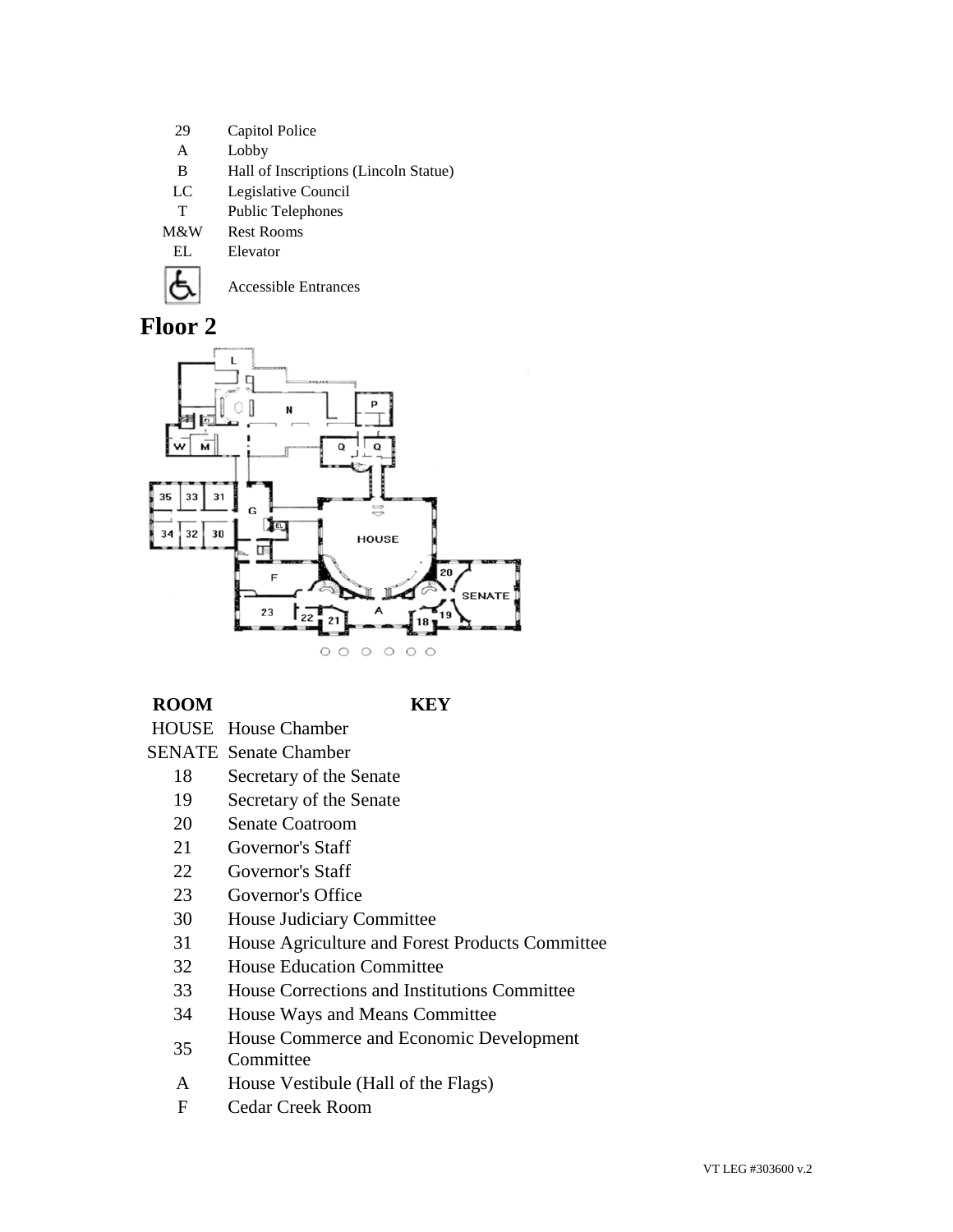- L Ethan Allen Room
- N State House Food Court (Abbey Group)
- P Speaker of the House
- Q Clerk of the House
- T Public Telephones
- M&W Rest Rooms
	- EL Elevator

## **Floor 3**



### **ROOM KEY**

- 41 House General, Housing and Military Affairs Committee
- 42 House Appropriations Committee
- 43 House Transportation Committee
- 44 House Natural Resources and Energy Committee
- 45 House Health Care Committee
- 46 House Human Services Committee
- 47 House Fish, Wildlife, and Water Resources Committee
- 49 House Government Operations Committee
- HOUSE House Chamber Balcony
- SENATE Senate Chamber Balcony
	- EL Elevator

There is a coat room near the Sergeant-At-Arms Office in the center of the main floor. You can store outerwear there.

Occasionally we must cancel hearings. We will attempt to notify you as soon as we hear of cancellations or postponements.